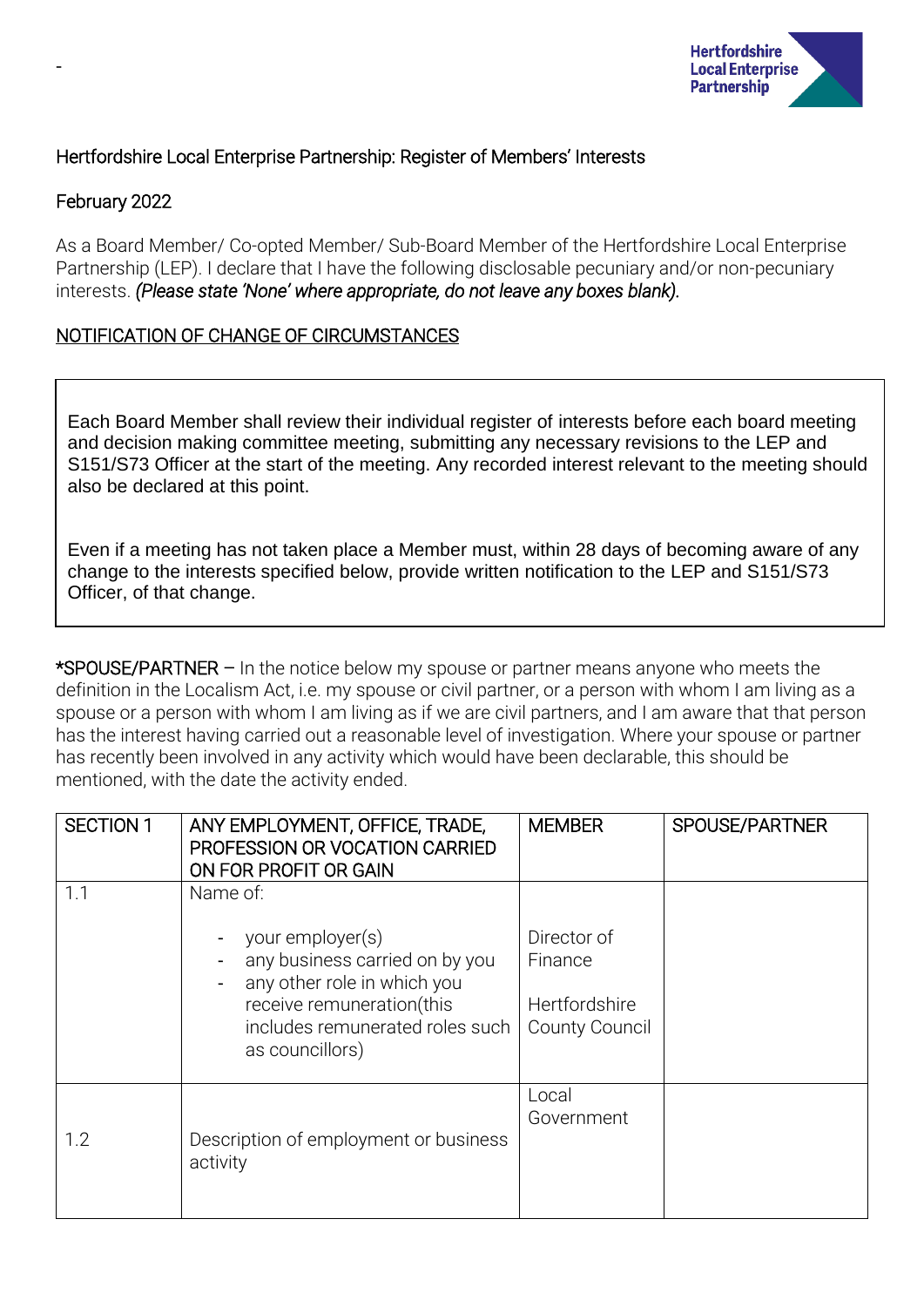

| 1.3              | The name of any firm in which you are<br>a partner                                                                                                                                                                                                                                                       | None                                                                                                                                                      |                |
|------------------|----------------------------------------------------------------------------------------------------------------------------------------------------------------------------------------------------------------------------------------------------------------------------------------------------------|-----------------------------------------------------------------------------------------------------------------------------------------------------------|----------------|
|                  |                                                                                                                                                                                                                                                                                                          |                                                                                                                                                           |                |
| 1.4              | The name of any company for which<br>you are a remunerated director                                                                                                                                                                                                                                      | None<br>Non-<br>remunerated<br>Director for<br>following<br>companies<br>wholly owned<br>by HCC:<br>Herts at<br>Home Ltd<br><b>Herts Full</b><br>Stop Ltd |                |
| <b>SECTION 2</b> | <b>SPONSORSHIP</b>                                                                                                                                                                                                                                                                                       | <b>MYSELF</b>                                                                                                                                             | SPOUSE/PARTNER |
| 2.1              | Any financial benefit obtained (other<br>than from the LEP) which is paid as a<br>result of carrying out duties as a<br>Member.<br>This includes any payment or financial<br>benefit from a Trade Union within the<br>meaning of the Trade Union and<br>Labour Relations (Consolidation) Act<br>1992 (a) | None                                                                                                                                                      |                |
| <b>SECTION 3</b> | <b>CONTRACTS</b>                                                                                                                                                                                                                                                                                         | <b>MYSELF</b>                                                                                                                                             | SPOUSE/PARTNER |
| 3.1              | Any contract for goods, works or<br>services with the LEP which has not<br>been fully discharged by any<br>organisation named at 1.1                                                                                                                                                                     | None<br>(HCC has SLA<br>for finance,<br>legal and<br>procurement<br>service with<br>LEP)                                                                  |                |
| 3.2              | Any contract for goods, works or<br>services entered into by any<br>organisation named at 1.1 where either<br>party is likely to have a commercial<br>interest in the outcome of the business<br>being decided by the LEP in the<br>forthcoming meeting.                                                 | See 3.1 above                                                                                                                                             |                |
| <b>SECTION 4</b> | <b>LAND OR PROPERTY</b>                                                                                                                                                                                                                                                                                  | <b>MYSELF</b>                                                                                                                                             | SPOUSE/PARTNER |
| 4.1              | Any interest you or any organisation<br>listed at 1.1 may have in land or                                                                                                                                                                                                                                | Grant<br>arrangements                                                                                                                                     |                |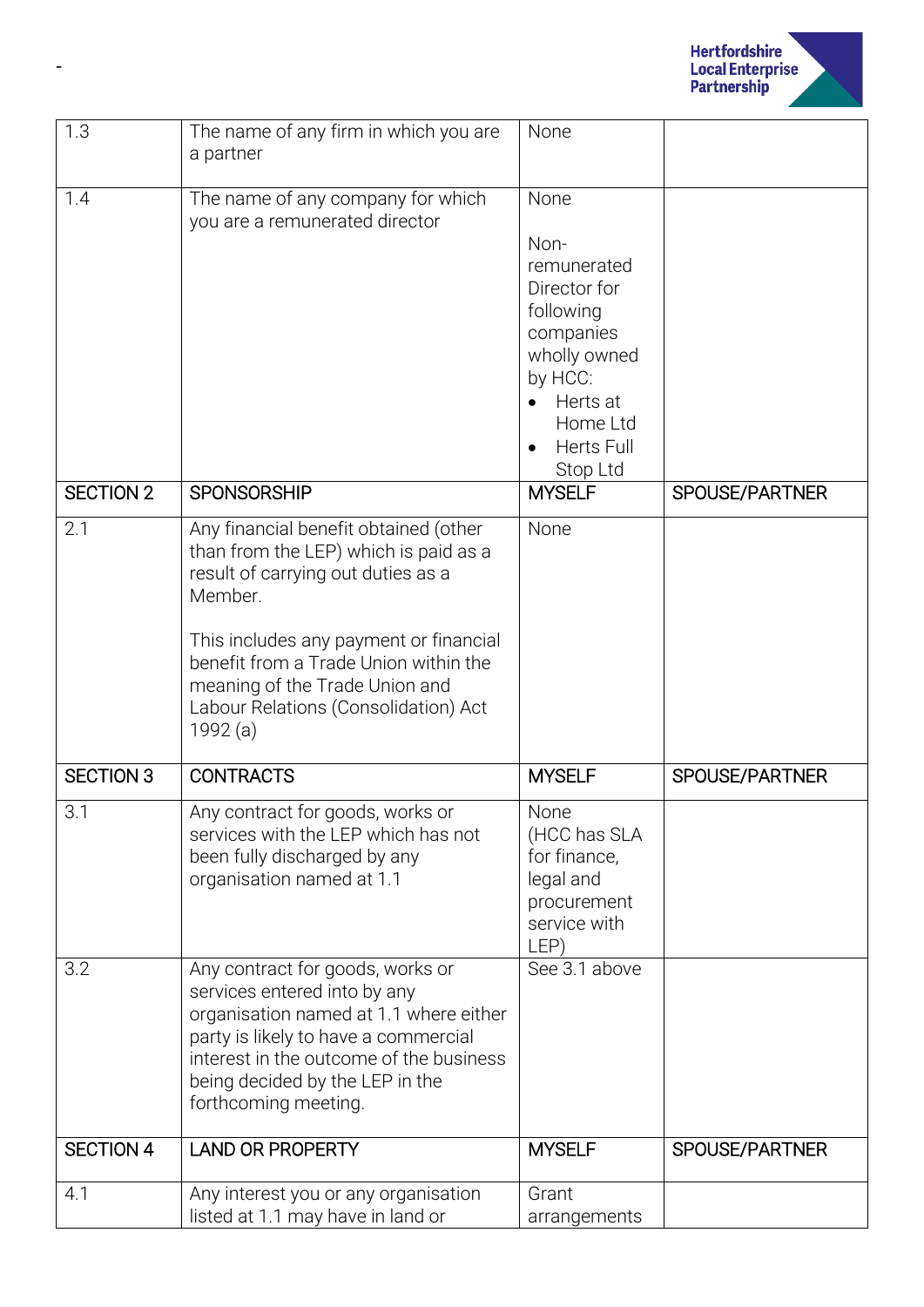

|                  | property which is likely to be affected<br>by a decision made by the LEP.<br>This would include, within the area of<br>the LEP:<br>Any interest in any land in the<br>LEP areas, including your<br>place(s) of residency<br>Any tenancy where the landlord<br>is the LEP and the tenant is a<br>body in which relevant person<br>has a beneficial interest<br>Any licence for a month or<br>longer to occupy land owned by<br>the LEP<br>For property interests, please state the<br>first part of the postcode and the Local<br>Authority where the property resides. If<br>you own/lease more than one property<br>in a single postcode area, please state<br>this. | from LEP to<br><b>HCC</b>                          |                |
|------------------|-----------------------------------------------------------------------------------------------------------------------------------------------------------------------------------------------------------------------------------------------------------------------------------------------------------------------------------------------------------------------------------------------------------------------------------------------------------------------------------------------------------------------------------------------------------------------------------------------------------------------------------------------------------------------|----------------------------------------------------|----------------|
| <b>SECTION 5</b> | <b>SECURITIES</b>                                                                                                                                                                                                                                                                                                                                                                                                                                                                                                                                                                                                                                                     | <b>MYSELF</b>                                      | SPOUSE/PARTNER |
| 5.1              | Any interest in securities of an<br>organisation under 1.1 where:-<br>(a) that body (to my knowledge)<br>has a place of business or land<br>in the area of the LEP; and<br>(b) either-<br>the total nominal value of<br>(i)<br>the securities exceeds<br>£25,000 or one hundredth<br>of the total issued share<br>capital of that body or;<br>if the share capital of that<br>(ii)<br>body is of more than one<br>class, the total nominal<br>value of the shares of any<br>one class in which has an<br>interest exceeds one<br>hundredth of the total<br>issued share capital of<br>that class.                                                                     | Grant<br>arrangements<br>from LEP to<br><b>HCC</b> |                |
| <b>SECTION 6</b> | <b>GIFTS AND HOSPITALITY</b>                                                                                                                                                                                                                                                                                                                                                                                                                                                                                                                                                                                                                                          | <b>MYSELF</b>                                      | SPOUSE/PARTNER |

-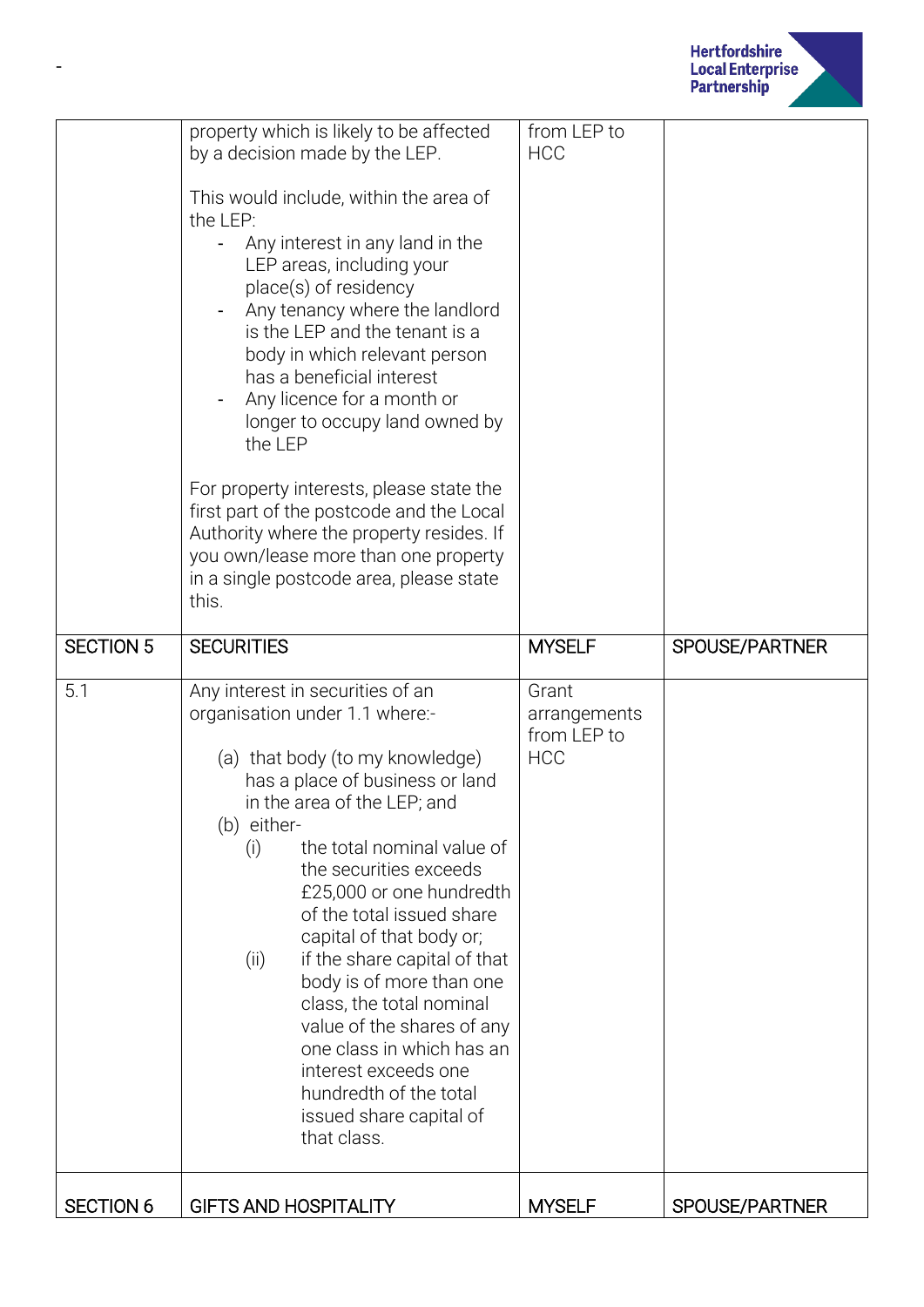

| 6.1 | Any gifts and/or hospitality received as<br>a result of membership of the LEP<br>(above the value of £50) | none |  |
|-----|-----------------------------------------------------------------------------------------------------------|------|--|
|     |                                                                                                           |      |  |

-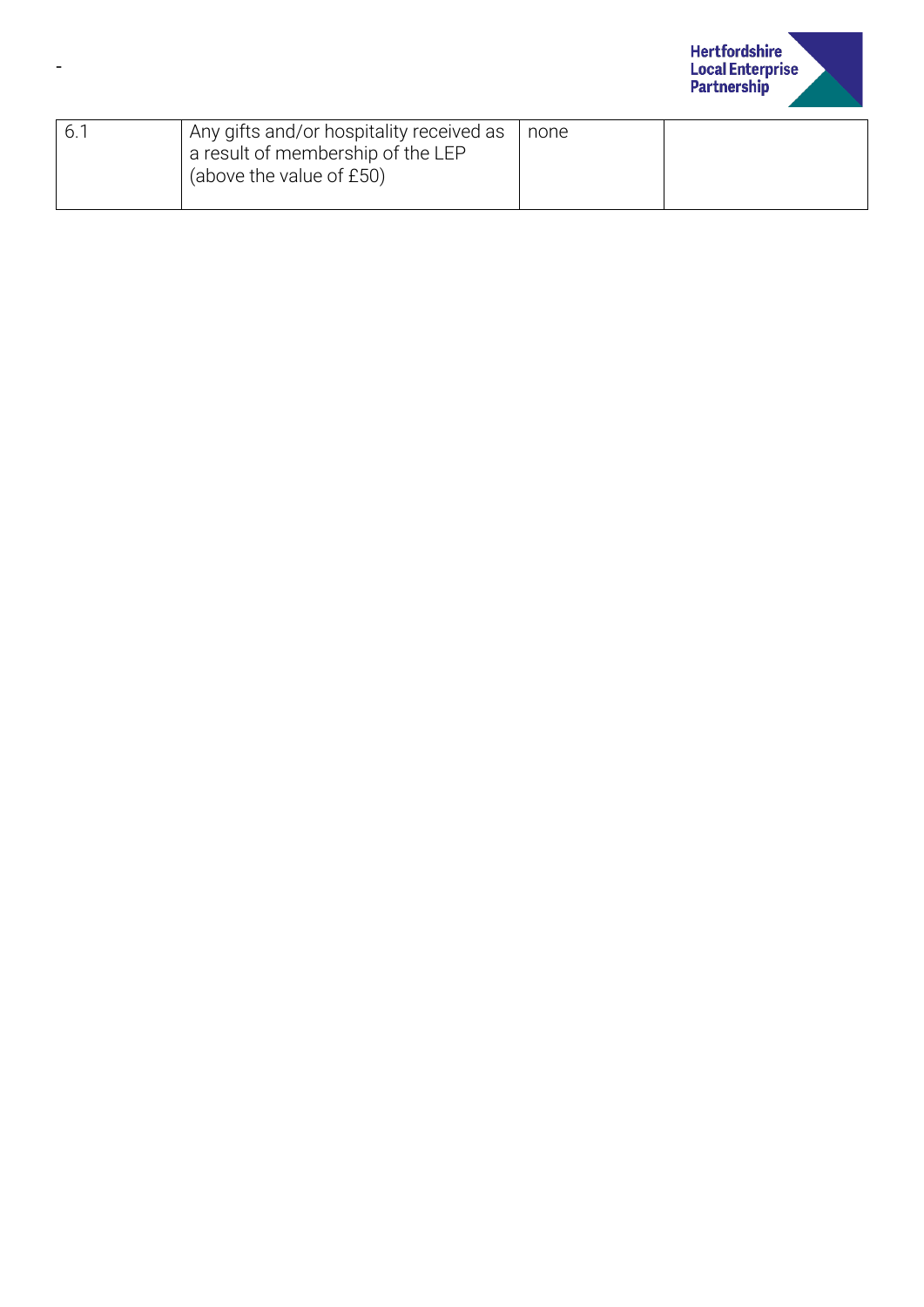

### OTHER INTERESTS

#### Membership of Organisations

I am a member of, or I am in a position of general control, a trustee of, or participate in the management of:

1. Any body to which I have been appointed or nominated by the LEP:

none

-

2. Any body exercising functions of a public nature - eg school governing body or another LEP:

Employment by HCC as per section 1 above

3. Any body directed to charitable purposes:

none

4. Any body, one of whose principal purposes includes the influence of public opinion or policy (including any political party or trade union):

none

5. Any local authority (please state any interests you hold as LA leaders/cabinet members for LA land, resources and the LA's commercial interests):

Employment by HCC as per section 1 above

6. Any other interest which I hold which might reasonably be likely to be perceived as affecting my conduct or influencing my action in relation to my role.

None